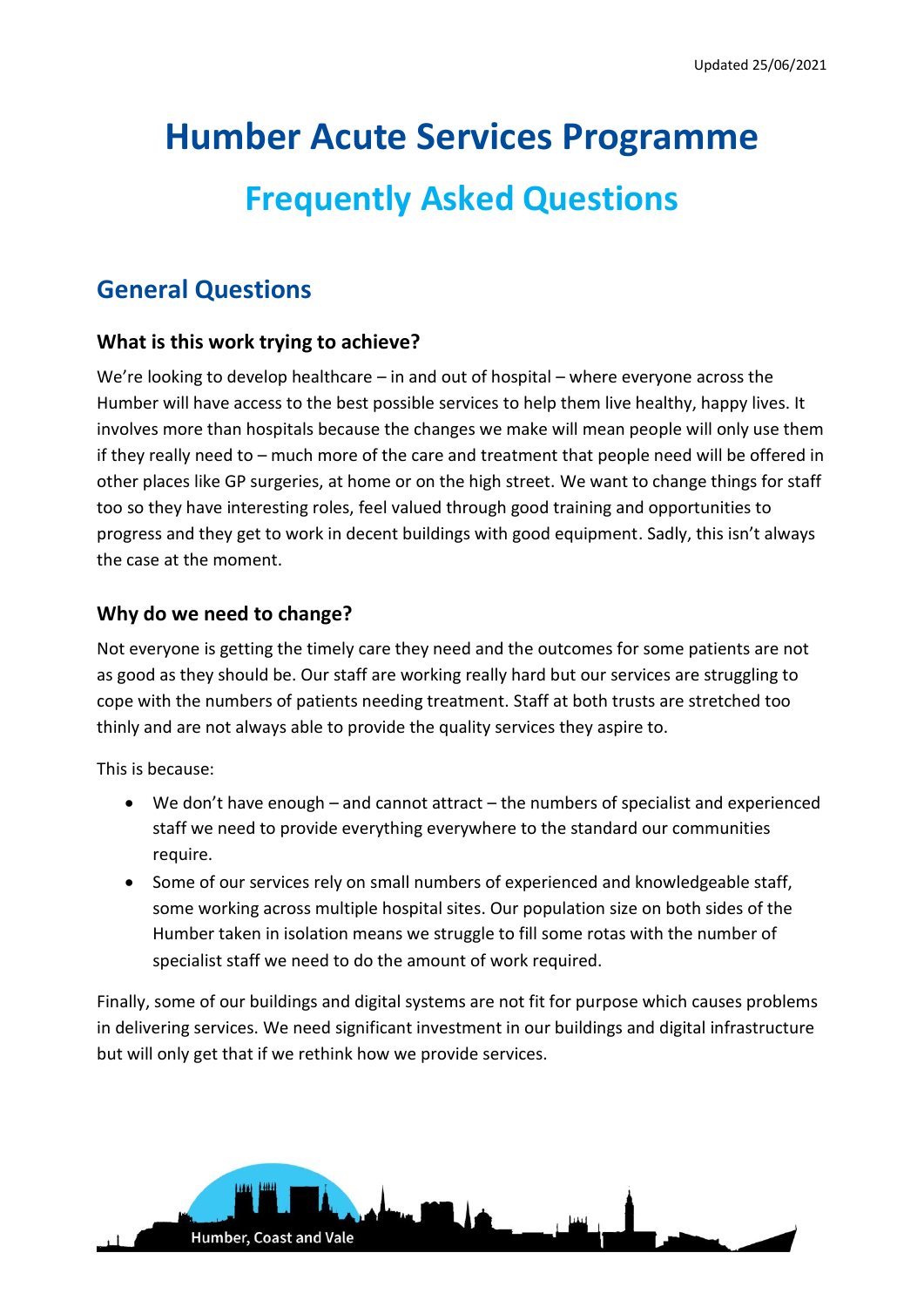# **What is going to happen and when?**

We're working on three programmes now which will lead to changes at different times.

- **Programme one** (Interim Clinical Plan) is about keeping services safe in the here and now and is looking at stabilising some services over the next one to two years.
- **Programme two** (Core Hospital Services) is about reviewing core hospital services (Urgent & Emergency Care, Maternity, Neonatal Care & Paediatrics and Planned Care & Diagnostics) to design a future model for hospital care to implement in two to five years.
- **Programme three** (Building Better Places) is about building better places for patients to access services, using the investment we hope to secure to do things differently and better and create new jobs for local people. This is more longer term and will take five to ten years before it is finished.

# **Where can I find out more?**

There is lots of information available on the Humber Acute Services programme website: <https://humbercoastandvale.org.uk/humberacutereview/>

# **Who is working on the programmes?**

The work is being undertaken jointly by health and care organisations across the Humber area. The main partners are:

- [Northern Lincolnshire and Goole NHS Foundation Trust](http://www.nlg.nhs.uk/)
- [Hull University Teaching Hospitals NHS Trust](https://www.hey.nhs.uk/)
- [North Lincolnshire CCG](http://www.northlincolnshireccg.nhs.uk/)
- [North East Lincolnshire CCG](http://www.northeastlincolnshireccg.nhs.uk/)
- [East Riding of Yorkshire CCG](http://www.eastridingofyorkshireccg.nhs.uk/)
- [Hull CCG](https://www.hullccg.nhs.uk/)

We are also working closely with GPs and primary care networks, community and mental health service providers, the four local Councils in the Humber area, voluntary sector partners and our Citizen's Panel.

### **How are you getting views from everyone?**

Between May and December 2021 our plan is to do wide engagement with all interested parties – patients, the general public, staff, partners, stakeholders and regulators through lots of different activities. We want to work together to develop proposals and hear from as many people as possible.

The recent What Matters to You survey received nearly 4000 responses from staff, patients and members of the public. We will re-run this engagement at various stages to ensure everyone who wants to share their view has the opportunity to help shape the proposals.

All our opportunities to get involved will be publicised on ou[r Engagement Hub.](https://humbercoastandvale.engage-360.co.uk/)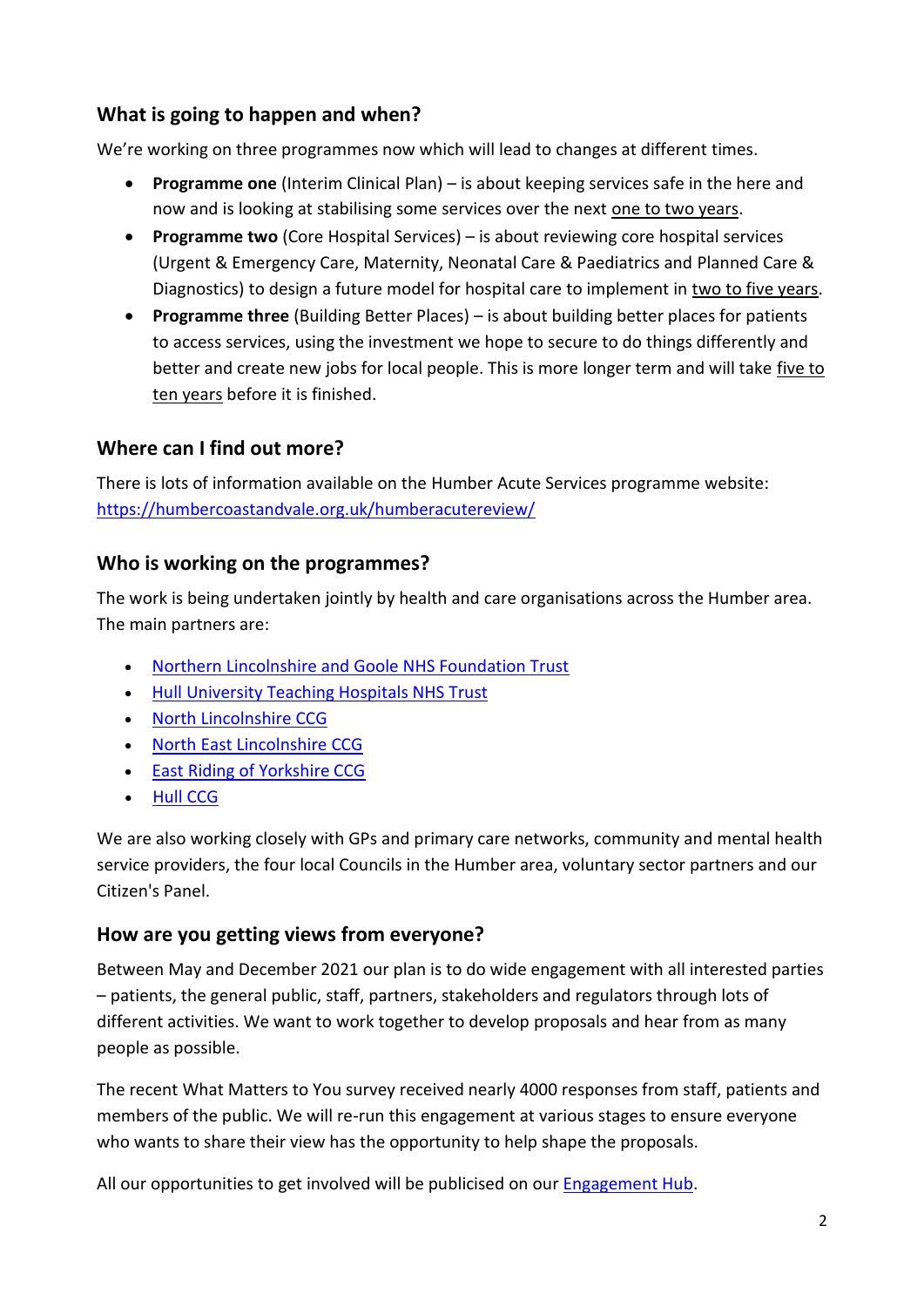# **Programme One – Interim Clinical Plan**

### **What is the Interim Clinical Plan?**

The Interim Clinical Plan aims to fast-track improvements in priority areas as part of the broader Humber Acute Services Programme. We are undertaking a fundamental review of ten specialties to ensure equitable access for patients, standardise our patient pathways and maximise the productivity of the staff we have available.

More information about the Interim Clinical Plan is [available on the website.](https://humbercoastandvale.org.uk/wp-content/uploads/2020/09/Interim-Clinical-Plan_summary_final-version.pdf)

### **What specialties are in scope?**

The Interim Clinical Plan work is happening in three stages during 2021/22 and includes the following specialties:

- 1. Neurology, Dermatology, Haematology and Oncology
- 2. Cardiology, ENT and Ophthalmology
- 3. Respiratory, Gastroenterology and Urology

### **How were the specialties identified?**

The 10 specialties were identified to be part of the plan in mid-2020 based on an assessment of:

- Medical workforce vacancies (based on vacancies against the establishment at that time)
- Sickness rates (percentage of sickness within the speciality for medical staff)
- Referral growth (from previous referral levels in each speciality)
- Reference costs (sourced from Reference Cost Index including Market Forces Factor)
- Referral to Treatment performance (18ww incomplete against RTT 92% target)
- The number of patients waiting in the backlog
- Average length of stay

### **What are you looking to achieve?**

Our aim is to create and embed single clinical and managerial teams across the Humber for each speciality, leading to:

- Improved consistency in care, treatment and administration
- Consistent approach to clinical prioritisation and managing waiting lists.
- Equity of service for patients in all localities keeping services local where possible.
- More efficient use of clinical and non-clinical workforce capacity.
- Potential new models of care at or closer to home, where appropriate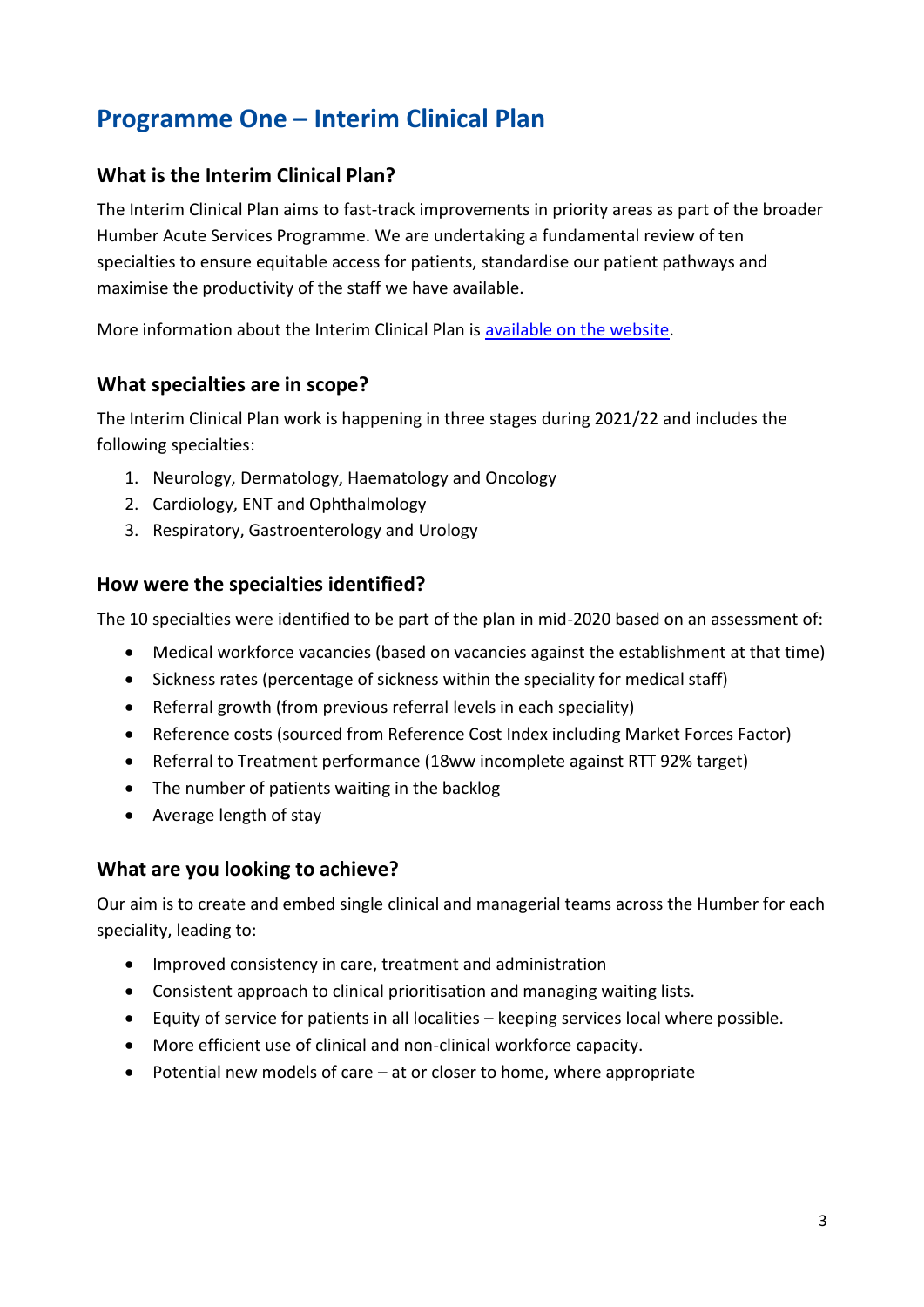# **Programme Two – Core Hospital Services**

### **What are you looking to achieve?**

Our overall objective is to design sustainable and effective service models for the future delivery of hospital services to address the challenges we are facing. Our ambition is to provide the best possible care for you and your family by thinking about how services could be provided differently in the future, whether in hospitals or GP surgeries, at home or on the high street.

### **How will you achieve this?**

We are looking at the key 'building blocks' which can be offered in different ways within – and, in the future, outside – traditional hospitals:

- Urgent and Emergency Care
- Maternity, Neonatal Care and Paediatrics
- Planned Care and Diagnostics

We are looking at these building blocks and assessing different ways we can offer these services to come up with a set of possible options.

# **How will you do this when hospitals are so complex and this is across two trusts?**

We'll develop a series of potential options which will be assessed against a number of defined criteria – such as:

- the timeliness of care being delivered
- what staff groups are needed to deliver them
- the impact they would have on other trusts and healthcare organisations
- the impact on patient experience
- whether they mean we see more patients more quickly
- whether the care offered meets recommended standards
- whether clinical outcomes will be better.

We will then refine the potential options based on these assessments and repeat this process a number of times. We will involve people (staff, patients, public etc.) as we look to design these refined options, taking feedback into account at each stage. We will be working to design and develop new pathways of care in partnership with Primary Care, Community Services and Social Care. This will create a range of possible options of what the proposed changes could be.

We'll engage with staff and the public on these changes and then refine them again if necessary before making recommendations on any changes to implement. We will also present these to local Overview and Scrutiny Committees, which will provide an external and independent view of the options and the impacts on local people.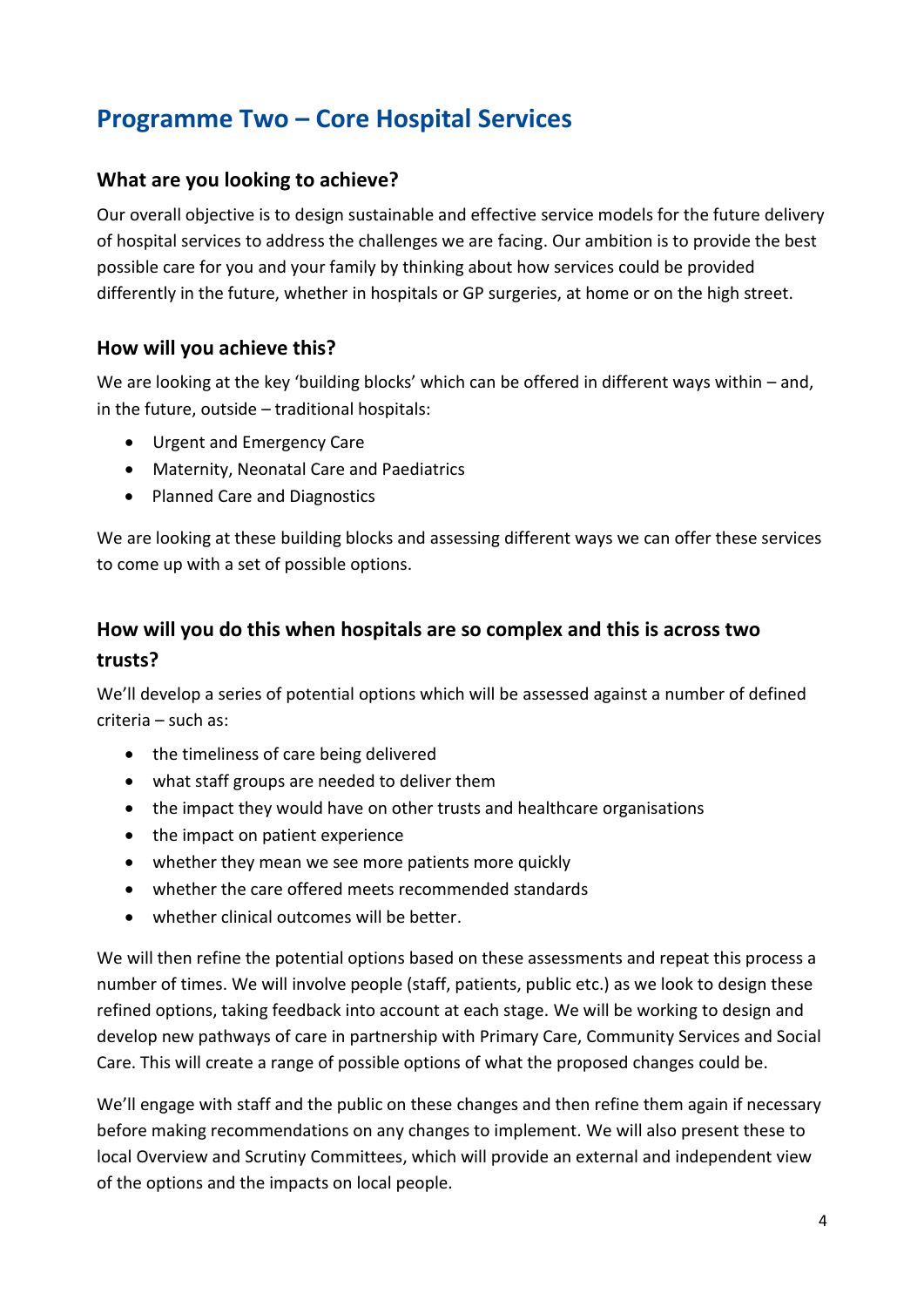# **Programme Three – Building Better Places**

### **What are you looking to achieve?**

We want to secure significant capital investment (money) to redevelop and rebuild our hospitals and other healthcare facilities. Some of our buildings and digital infrastructure are old and we would need to spend millions of pounds on remedial works just to bring them up to an adequate standard for providing  $21<sup>st</sup>$  century healthcare.

### **Why do services need to change? Can't we get the cash without changing?**

No, any proposal for major capital investment in the NHS will only be supported if it incorporates modern and efficient ways of working. Investment proposals also need to demonstrate how the healthcare providers can maximise the benefits of their roles as 'Anchor Organisations', employing large numbers of local people and making positive contributions to local communities and the local economy. These wider benefits might include:

- Developing training programmes
- Creating new jobs and opportunities for local people
- Supporting inward investment and overall economic regeneration
- Protecting the environment and improving sustainability
- Boosting innovation and collaborative research and development

### **Who is helping us develop our plans?**

We have established and continue to develop wide-ranging partnership arrangements involving local councils, Local Enterprise Partnerships (LEPs), local colleges and universities, private sector organisations and community and third sector bodies. All the organisations we have spoken to so far fully support what we are trying to do and we will all work together to develop our proposals for investment which will initially be set out in a Strategic Outline Case (SOC).

### **What is a Strategic Outline Case (SOC)?**

The Strategic Outline Case (SOC) is the first stage in the planning process for significant building work or other capital investment. The SOC covers all aspects of the proposed development but focuses on the strategic case (the case for change, investment of objectives, development options and options appraisal) and the economic case (projected total costs and benefits and the anticipated return on investment). To progress to the next stage the SOC must demonstrate compelling evidence of both the need for investment and the deliverability of the options being put forward. The purpose of the SOC is to provide the information needed to enable a decision to be made to progress planning to the next stage – called an Outline Business Case (OBC).

### **What timescale are we working to?**

We are planning to have a SOC developed by Autumn 2022.